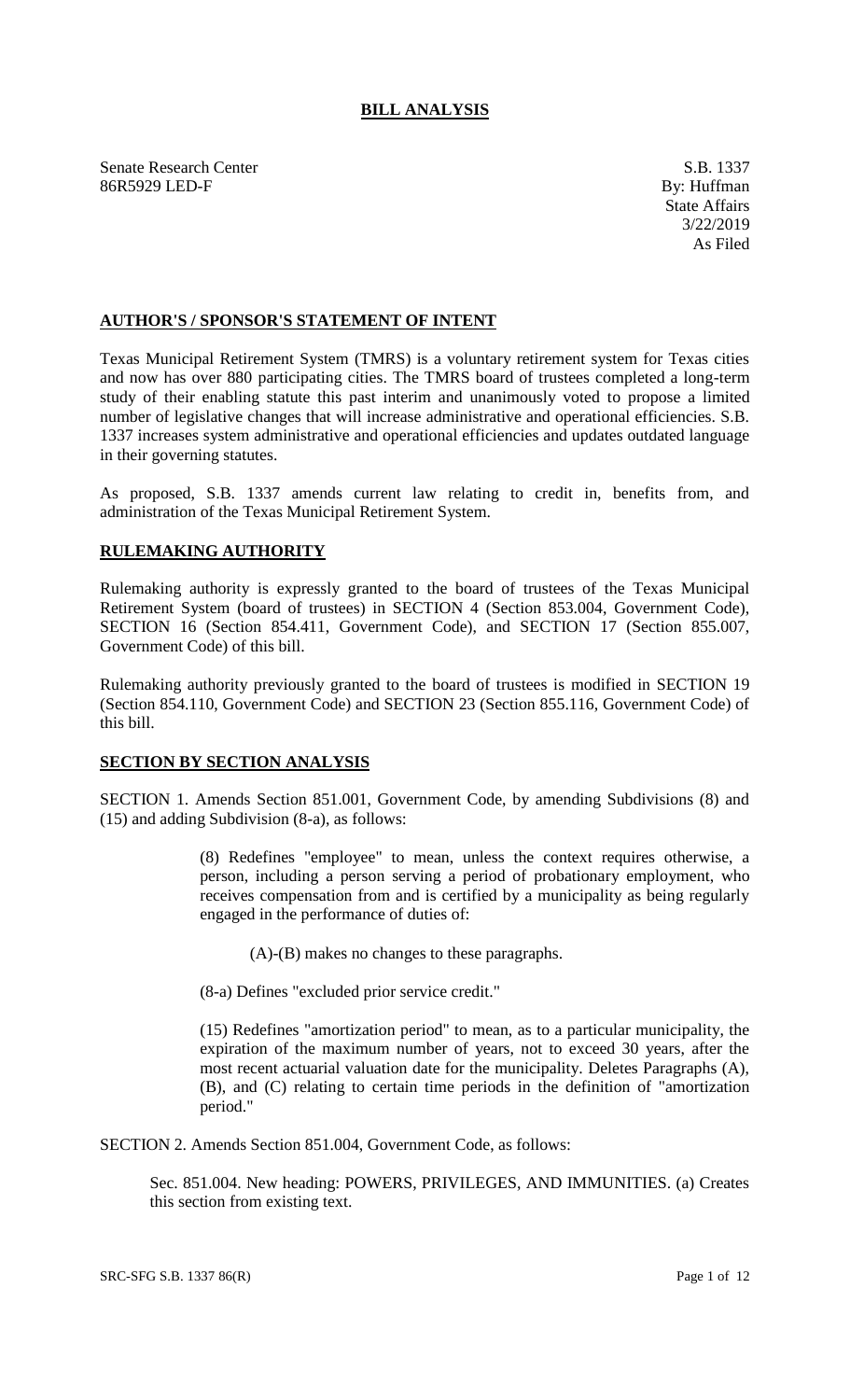(b) Provides that the board of trustees of the Texas Municipal Retirement System (board of trustees), director, members of an advisory committee or medical board appointed by the board of trustees, and employees of the retirement system are not liable for any action taken or omission made or suffered by them in good faith in the performance of any duty in connection with any program, system, or benefit administered by the retirement system.

SECTION 3. Amends the heading to Section 853.003, Government Code, to read as follows:

Sec. 853.003. BUY BACK OF CREDITED SERVICE PREVIOUSLY CANCELED.

SECTION 4. Amends Subchapter A, Chapter 853, Government Code, by adding Sections 853.0015 and 853.004, as follows:

Sec. 853.0015. EXCLUDED PRIOR SERVICE CREDIT. Provides that if a member is only entitled to receive excluded prior service credit under this chapter, the prior service credit certified to the member:

(1) is required to only be used to satisfy length of service requirements for vesting and retirement eligibility; and

(2) is prohibited from being used to determine eligibility for or computation of updated service credits.

Sec. 853.004. RULES FOR CREDITABLE SERVICE. Requires the board of trustees to adopt rules necessary to implement this chapter.

SECTION 5. Amends Section 853.105, Government Code, by amending Subsections (a), (c), and (d) and adding Subsection (d-1), as follows:

(a) Requires the retirement system, rather than the board of trustees, after receiving a certification of prior service and average prior service compensation under Section 853.104 (Certification of Service and Average Compensation), to determine the member's prior service credit.

(c) Removes an effective date applied to this subsection and provides that the prior service credit is an amount computed as a percentage determined as provided by Subsection (d) or, if applicable, Subsection (d-1), times a base credit equal to the accumulation at three percent interest of a series of monthly amounts for the number of months of approved prior service, times the sum of:

 $(1)$ – $(2)$  makes no changes to these subdivisions.

(d) Requires the governing body of a municipality, rather than the governing body of a municipality having an effective date of retirement participation after December 31, 1975, to determine in the ordinance providing for participation the percentage to be applied against the base credit in computing a prior service credit under Subsection (c). Authorizes the percentage adopted, except as provided by Subsection (d-1), to be any multiple of 10 percent that does not exceed 100 percent of the base credit, with 10 percent being the minimum percentage a municipality is authorized to adopt. Prohibits a governing body from adopting a percentage under this subsection until the actuary first determines, and the retirement system, rather than the board of trustees, concurs in the determination, that the municipality is able to fund, before the 30th anniversary, rather than the 25th anniversary, of the effective day of its participation in the retirement system, all prior service obligations that the municipality proposes to assume under this section (Determination of Prior Service Credit).

(d-1) Requires the governing board of a municipality to adopt, by ordinance, a zero percent prior service credit under Subsection (c) entitling the member to excluded prior service credit if, before joining the retirement system, the municipality provided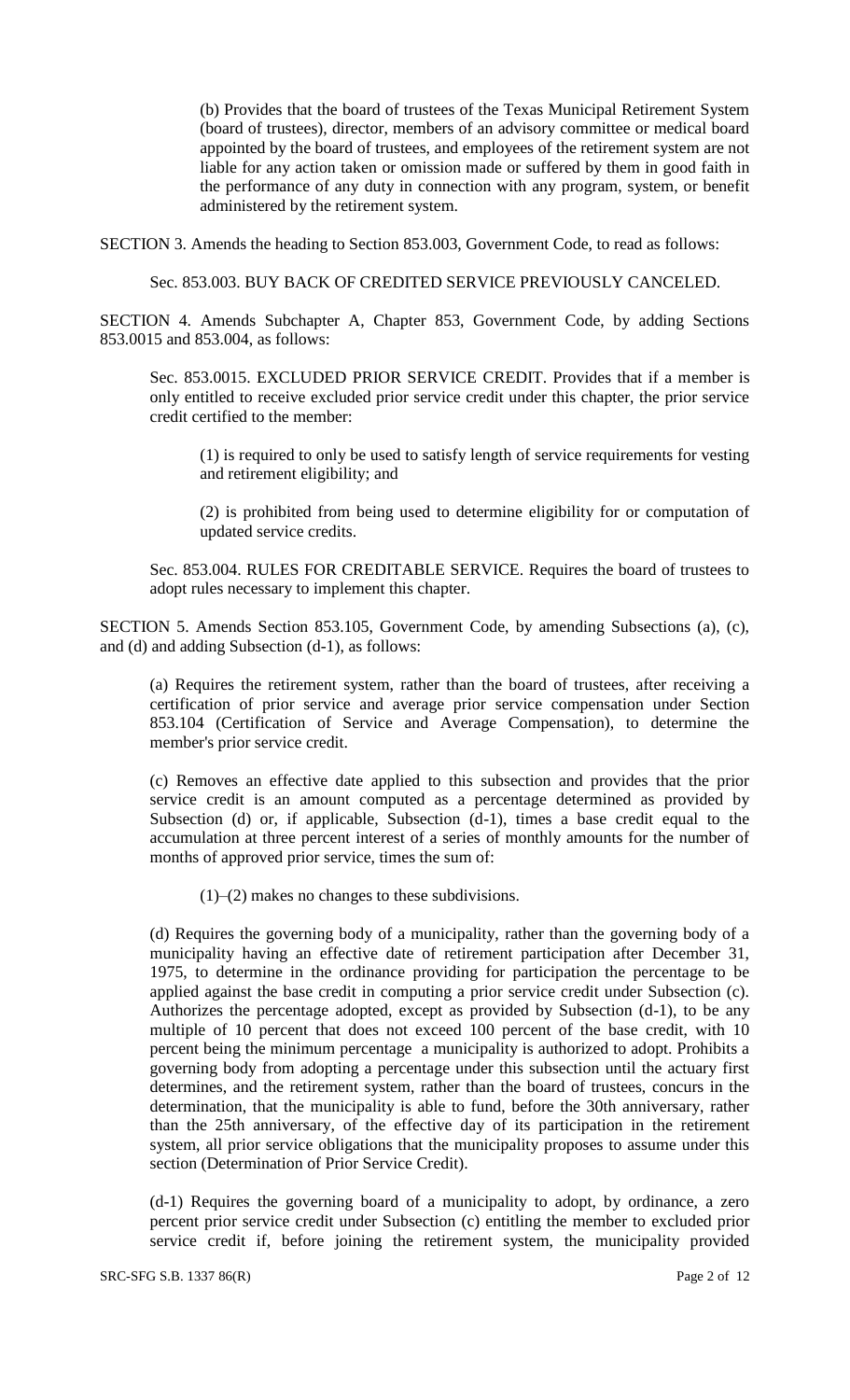retirement benefits to its employees that were funded partly or wholly by the municipality.

SECTION 6. Amends Section 853.106, Government Code, as follows:

Sec. 853.106. PRIOR SERVICE CERTIFICATE. (a) Requires the retirement system, rather than the board of trustees, after determining a member's prior service credit under Section 853.105 to issue to the member a prior service certificate stating:

(1)–(3) makes no changes to these subdivisions.

(b) Provides that, as long as a person remains a member, the person's prior service certificate is evidence, for purposes of retirement, conclusive evidence of the information it contains, except that a member of participating municipality may request that the retirement system correct an error in the prior service certificate in accordance with Section 852.110 (Correction of Errors), rather than request the board of trustees to modify the certificate before the first anniversary of the issuance or modification.

SECTION 7. Amends Section 853.303, Government Code, by adding Subsections (a-1), (a-2), and (a-3) and amending Subsections (c) and (d), as follows:

(a-1) Provides that this section applies to a municipality that is required to adopt a zero percent prior service credit under Section 853.105(d-1). Provides that, if the governing body of a municipality subject to this subsection authorizes the granting of prior service credit to an employee under Subsection (a) the employee is only entitled to receive excluded prior service credit.

(a-2) Provides that this subchapter applies to a municipality that, before having a department of the municipality begin participating in the retirement system, provided other retirement benefits to its employees in that department funded partly or wholly by the municipality. Provides that if, on or after January 1, 2020, the governing body of a municipality subject to this subsection authorizes the granting of prior service credit to an employee under Subsection (a) (relating to requiring the governing body of a municipality by ordinance to authorize the granting of prior service credit), the employee is only entitled to receive excluded prior service credit.

(a-3) Provides that this subsection applies to a municipality that elected to discontinue the participation in the retirement system of persons employed or reemployed after the date of an election to discontinue under Section 852.006 (a) (relating to prohibiting a municipality from terminating participation in the retirement system), provided other requirement benefits to those employees funded partly or wholly by the municipality, and subsequently elects, by ordinance, to have those employees resume participating in the retirement system. Provides that if, on or after January 1, 2020, the governing body of a municipality subject to this subsection authorizes prior service credit under Subsection (a) to an employee described by this subsection, the employee is only entitled to excluded prior service credit.

(c) Requires the municipality, as soon as practicable after a member has filed a statement of prior service under this section, to verify the prior service claimed and certified to the retirement system, rather than to the board of trustees, the creditable prior service approved and the average monthly compensation paid to the member during the period of the service.

(d) Requires the retirement system, rather than the board of trustees, after receiving a certification of print service and average monthly compensation under this section, to:

(1)–(2) makes no changes to these subdivisions.

SECTION 8. Amends Section 853.401(a), Government Code, as follows:

SRC-SFG S.B. 1337 86(R) Page 3 of 12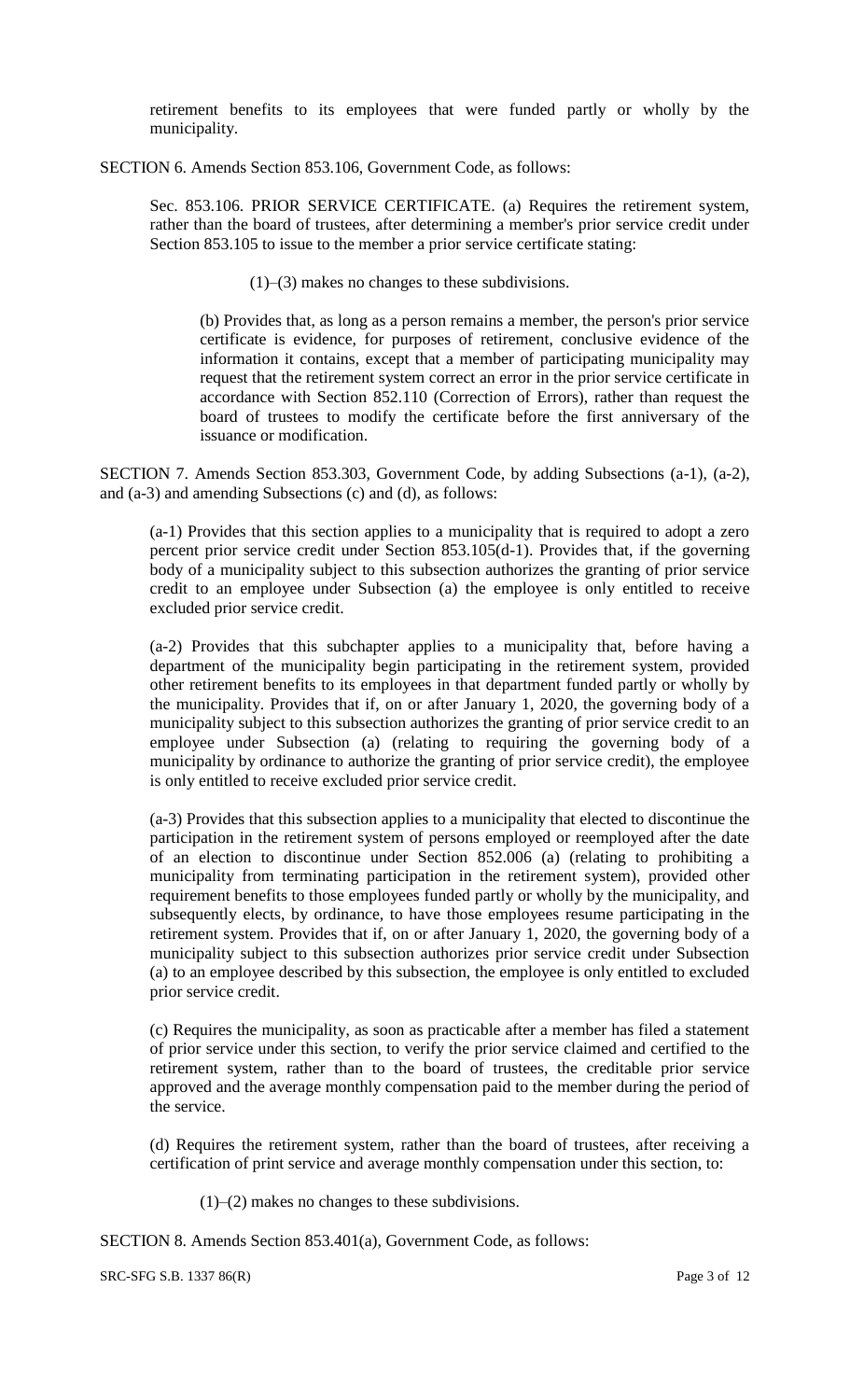(a) Authorizes the governing body of a participating municipality by ordinance, except as provided by Subsection (b) and Sections 853.105 and 853.303 (Private Service Credit For Service For Nonparticipating Department), to authorize the crediting in the retirement system of updated service credits for service performed by the municipality by members who are contributing employees of the municipality on the date prescribed by 853.402(e) (relating to the date used in computing updated service compensation and updated service credits).

SECTION 9. Amends Section 853.402, Government Code, adding Subsection (g), as follows:

(g) Authorizes the retirement system to recalculate updated service credit for purposes of determining a member's retirement annuity if the member reestablishes credit service in accordance with Section 853.003 and retires in the same calendar year, and any municipality for which the member performed creditable service adopts an ordinance authorizing updated service credits under Section 853.401 (Ordinance Authorizing Updating Service Credits) or 853.404 (Allowance of Updated Service Credit and Annuity Increases) with an effective date of January 1 of the same calendar year.

SECTION 10. Amends Section 853.601(a), Government Code, to delete existing text regarding a date of January 1, 1984, related to updated service credit.

SECTION 11. Amends Section 854.006(f), Government Code, to delete references to certain subdivisions of Section 854.305 and 854.410, Government Code.

SECTION 12. Amends Section 854.301, Government Code, adding Subdivision (d), to prohibit a member from applying for a disability retirement annuity under this subchapter after the date the member's participating municipality begins participation in the occupational disability benefits program under Subchapter E (Optional Disability Retirement Benefits).

SECTION 13. Amends Sections 854.408(a) and (b), Government Code, as follows:

(a) Provides that a standard occupational disability retirement annuity is payable throughout the life of the retiree, except as otherwise provided by this subchapter. Deletes Subdivisions (1) and (2) relating to a retirement annuity being reducible as to any month or series of months. Deletes Subdivisions (1) and (2).

(b) Prohibits the standard occupational disability retirement annuity of a disability retiree from being suspended under this subchapter after the date the disability retiree attains 60 years of age. Deletes remaining text of Subsection (b) and Subdivisions (1) and (2) relating to prohibiting the standard occupational disability retirement annuity from exceeding certain amounts.

SECTION 14. Amends Section 854.409, Government Code, as follows:

Sec. 854.409. New heading: MEDICAL EXAMINATION OF RETIREES. (a) Authorizes the retirement system to require, by written request, a disability retiree under this subchapter who is younger than 60 years of age to undergo a medical examination and provide current medical and other relevant information reaffirming the status of the retiree as meeting the requirements for certification of occupational disability under Section 854.407(b) (relating to requiring the medical border to issue a certification of occupational disability). Authorizes the retirement system or medical board to designate a physician to perform the examination. Requires the retiree to pay the cost of the examination, unless the director, at the director's discretion, waives that requirement and has the retirement system pay the cost of the examination. Deletes text relating to requiring a disability retiree to promptly notify the board of trustees in writing of the amount of certain earnings.

(b) Authorizes the retirement system, if a retiree refuses to submit to a medical examination or fails to provide current medical or other information requested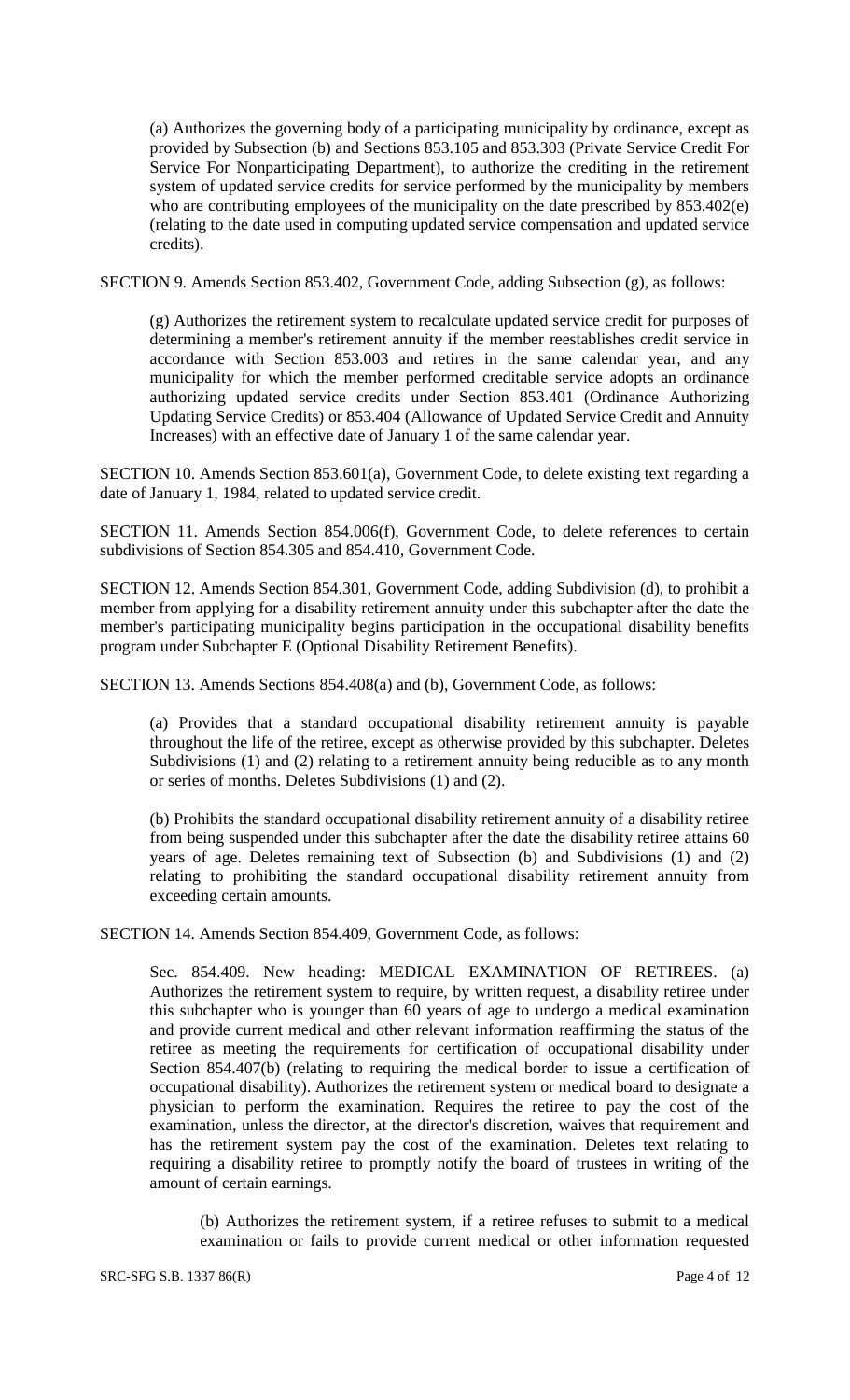under Subsection (a), to suspend payments of the annuity as provided by this section (Reports Required of Retirees), rather than authorizes the director, if a retiree fails to provide the information required under this section, to suspend payments of the annuity until the retiree provides the required information. Deletes text relating to requiring each person who is receiving an occupational disability retirement annuity and is less than 60 years old to submit an annual report to the board of trustees.

(c) Authorizes the retirement system, if a retiree refuses to submit to a medical examination or fails to provide current medical or other information requested under Subsection (a) by the first anniversary of the date the retirement system requested the medical examination or information, to suspend payments of the annuity until the earlier of the date the retiree attains 60 years of age, or submits to a medical examination and provides the requested information.

(d) Authorizes the retirement system, if a retiree submits to a medical examination and provides the requested information before the fourth anniversary of the date the retirement system requested the medical examination or information, to pay the suspended payments of the annuity in a lump sum.

(e) Requires the medical board, if the medical board finds that a retiree under this subchapter has experienced medical improvement to the extent that the retiree no longer meets the requirements for certification of occupational disability under Section 854.407 (b) (relating to requiring the medical board to issue a certification of occupational disability and send it to the board of trustees under certain circumstances), to certify the medical board's findings and submit the findings to the director. Authorizes the director, if the director concurs in the medical board's findings under this section, to adopt the findings, and the retirement system to suspend payments of the annuity and take other action as the retirement system, in the retirement system's discretion, considers equitable and appropriate to address the situation, until the disability retiree attains 60 years of age.

(f) Prohibits the retirement system from suspending a benefit under this section payable to an alternate payee under a qualified domestic relations order.

SECTION 15. Amends Section 854.410(e), Government Code, as follows:

(e) Requires a member or retiree, to select an optional occupational disability retirement annuity, to make the selection and designate a beneficiary on a form prescribed by and filed with the retirement system, rather than with the board of trustees, before the 31st day after the effective date of retirement.

SECTION 16. Amends Subchapter E, Chapter 854, Government Code, by adding Section 854.411, as follows:

Sec. 854.411. RULES FOR OPTIONAL DISABILITY RETIREMENT ANNUITIES. Authorizes the board of trustees to adopt rules necessary to implement this subchapter.

SECTION 17. Amends Section 855.007, Government Code, by amending Subsections (a), (b), and (c) and adding Subsections (e),  $(f)$ ,  $(g)$ ,  $(h)$ ,  $(i)$ ,  $(i)$ , and  $(k)$ , as follows:

(a) Requires the board of trustees to hold at least four meetings each year and additional meetings when called by the director, rather than hold regular meetings in March, June, September, and December of each year and special meetings when called by the director.

(b) Requires the director, before the fifth day preceding the day of a meeting, to give written notice of the meeting, rather than notice of a special meeting, to each trustee unless notice is waived.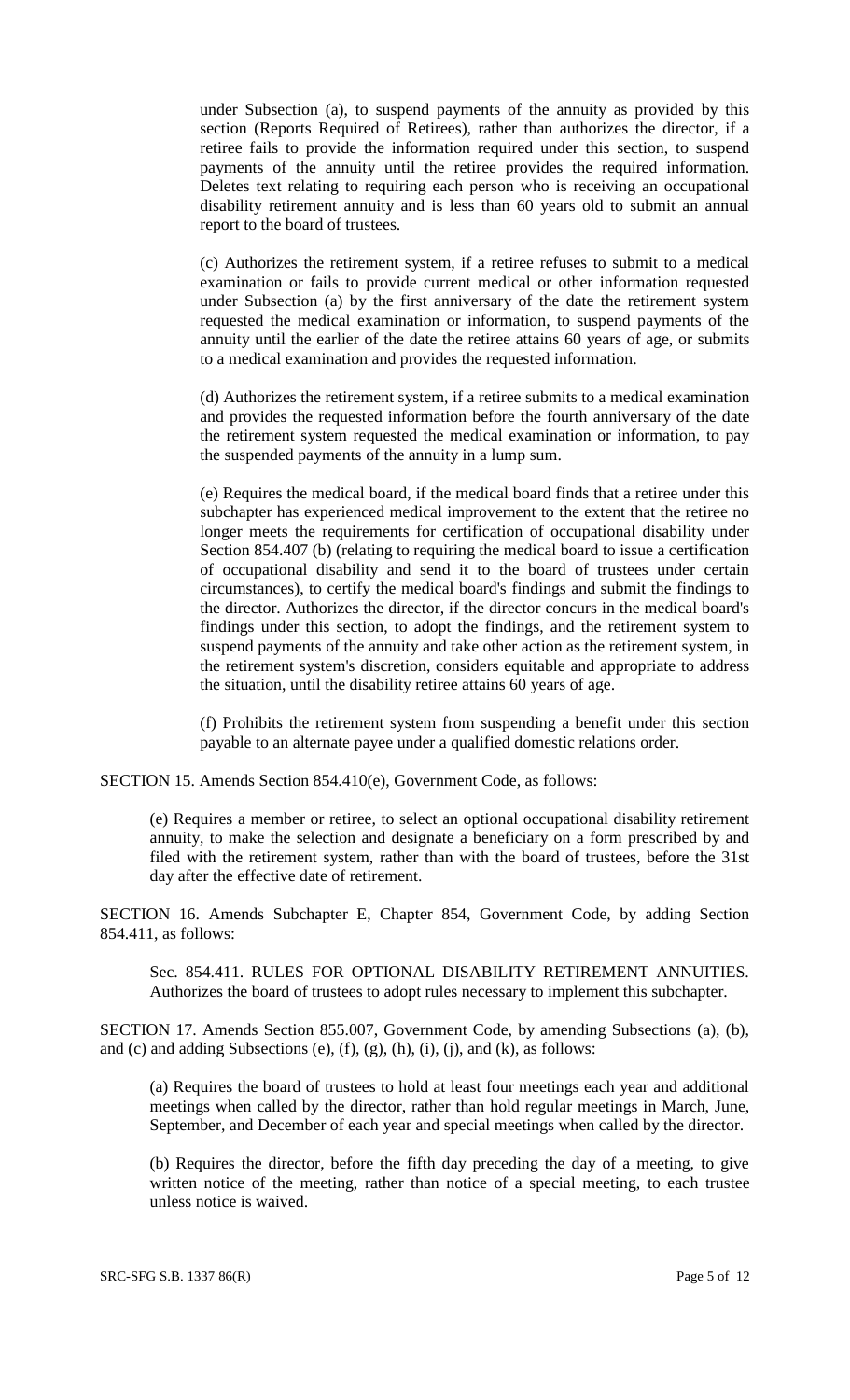(c) Requires all meetings of the board, except as otherwise provided by this subtitle, Chapter 551 (Open Meetings), or other law, to be open to the public.

(e) Authorizes the board of trustees, notwithstanding Chapter 551 or any other law, to hold an open or closed meeting by telephone conference call, videoconference, or other similar telecommunication method. Authorizes the board to use a telephone conference call, videoconference, or other similar telecommunication method for purposes of establishing a quorum or voting or for any other meeting purposes in accordance with Subsection (f) and this subsection. Provides that this subsection applies without regard to the subject matter discussed or considered by the board at a meeting.

(f) Provides that a meeting of the board of trustees held by telephone conference call, videoconference, or other similar telecommunication method:

(1) is subject to the notice requirements applicable to other board meetings;

(2) is prohibited from being held unless notice of the meeting specifies the location of the meeting at which at least one trustee of the board will be physically present; and

(3) is required to be open and audible to the public at the location specified in the notice under Subdivision (2) during the open portions of the meeting.

(g) Provides that Chapter 551 does not require the board of trustees to confer with one or more employees, consultants, or legal counsel of the retirement system or with a third party, including representatives of an issuer of restricted securities or a private instrument fund, in an open meeting if the only purpose of the conference is to receive information from or question the employees, consultants, or legal counsel of the retirement system or the third party relating to an investment or a potential investment.

(h) Authorizes the board of trustees or a committee of the board to conduct a closed meeting in accordance with Subchapter E (Procedures Relating to Closed Meeting), Chapter 551, with the retirement system's internal or external auditors to discuss governance, risk management or internal control weaknesses, known or suspected compliance violations or fraud, status of regulatory reviews or investigations, or identification of potential fraud risk areas and audits for the annual internal audit plan, or the auditors' ability to perform duties in accordance with the Internal Audit Charter and relevant auditing standards.

(i) Authorizes the board of trustees, notwithstanding Chapter 551 or any other law, to conduct a closed meeting to consider and discuss evaluations or duties of trustees or board consultants, and self-evaluations of the board as a whole.

(j) Provides that, notwithstanding any other law, Chapter 551 does not apply to an assembly of the board of trustees or one of the board's committees while attending a summit, conference, convention workshop, or other event held for educational purposes if the assembly or committee does not deliberate, vote, or take action on a specific matter of public business or public policy over which the board of trustees or a committee of the board has supervision or control. Provides that this subsection does not apply to a meeting of the board of trustees scheduled or called under the board's bylaws.

(k) Authorizes the board of trustees to adopt rules necessary to implement this section.

SECTION 18. Amends Section 855.107, Government Code, as follows:

Sec. 855.107. AUDIT. (a) Defines "audit" and "audit working paper," for purposes of this section.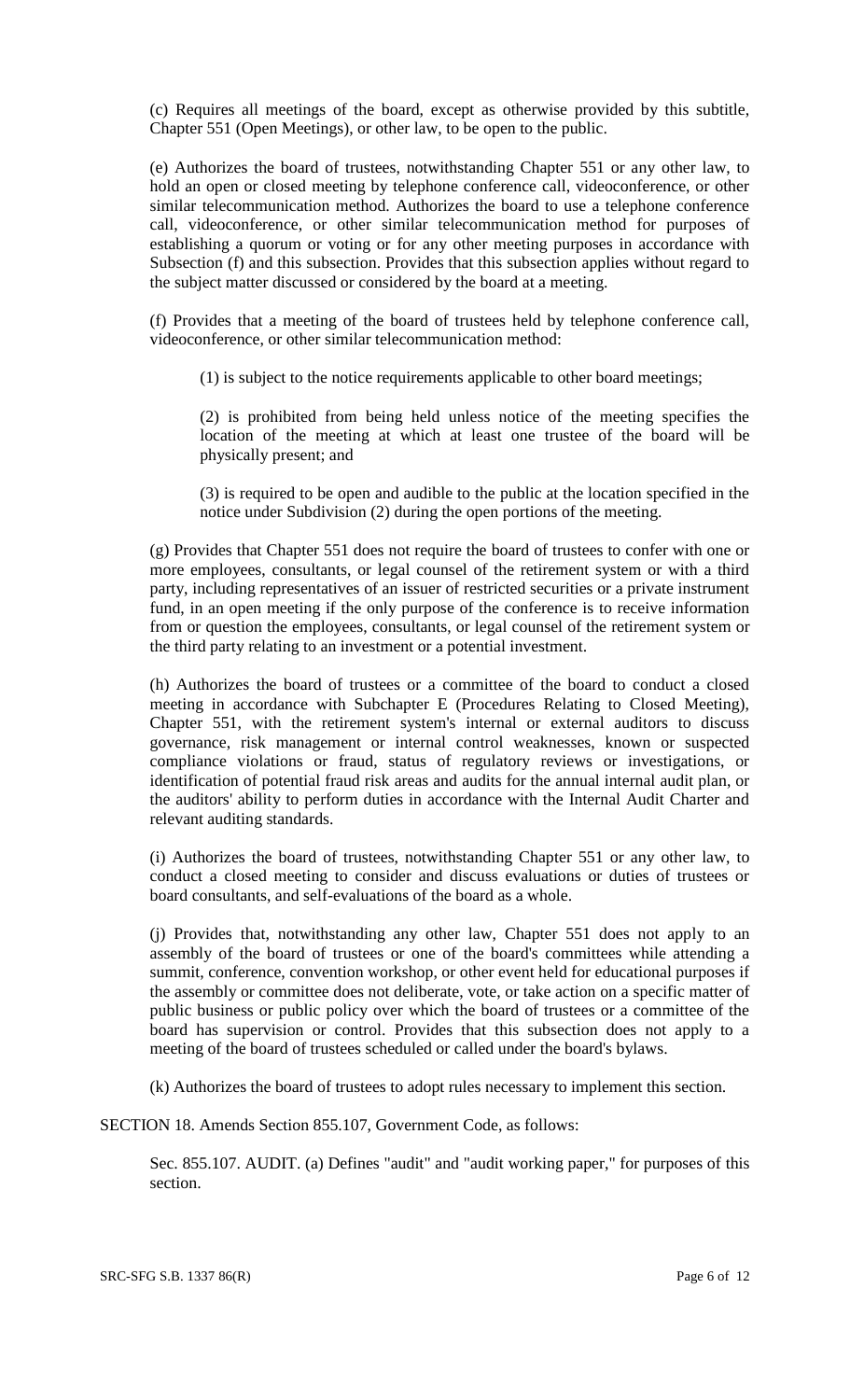(b) Creates this subsection from existing text and requires the board, annually, or more often, to have the accounts of the retirement system audited by a certified public accountant.

(c) Authorizes the board of trustees, in additional to the financial audit required by Subsection (b), to initiate or commission an audit or investigation of activities, functions, or operations of the retirement system as the board determines appropriate.

(d) Provides that audit working papers prepared, maintained, or assembled by the retirement system or an agent of the retirement system are not a record of the board of trustees for purposes of Section 855.112, and are confidential and exempted from the disclosure requirements of Chapter 552 (Public Information).

(e) Provides that unless made confidential under other law, an audit report, when received by the board of trustee in its final form, is public information not excepted from the requirements of Section 552.021 (relating to granting a request for information).

SECTION 19. Amends Section 855.110(c), Government Code, as follows:

(c) Authorizes, the board of trustees, after consultation with the actuary, by rule or by funding policy adopted by the board of trustees, to:

(1) set open or closed amortization periods not to exceed 30 years, rather than 25 years;

(2) change the period for amortizing a municipality's unfunded actuarial accrued liabilities from an open period to a closed period or from a closed period to an open period;

(3) decrease or increase the amortization period, provided the amortization is prohibited from exceeding 30 years; and

(4) set different amortization period for unfunded actuarial accrued liabilities arising from different types of events giving rise to liabilities and ladder the amortization of the liabilities.

SECTION 20. Amends Section 855.112, Government Code, as follows:

Sec. 855.112. New heading: RECORDS. (a) Requires the retirement system, rather than the board of trustees, to keep, in convenient form, data necessary for required computations and valuations by the actuary.

(b) Requires the board of trustees to keep a permanent record of all of its proceedings.

(c) Provides that records of the board of trustees are open to the public.

SECTION 21. Amends Section 855.114, Government Code, as follows:

Sec. 855.114. OBTAINING INFORMATION. (a) Defines "participant," for purposes of this section.

(b) Creates this subsection from existing text and requires the board of trustees to obtain from participants, rather than from members, or participating municipalities information necessary for the proper operation of the retirement system.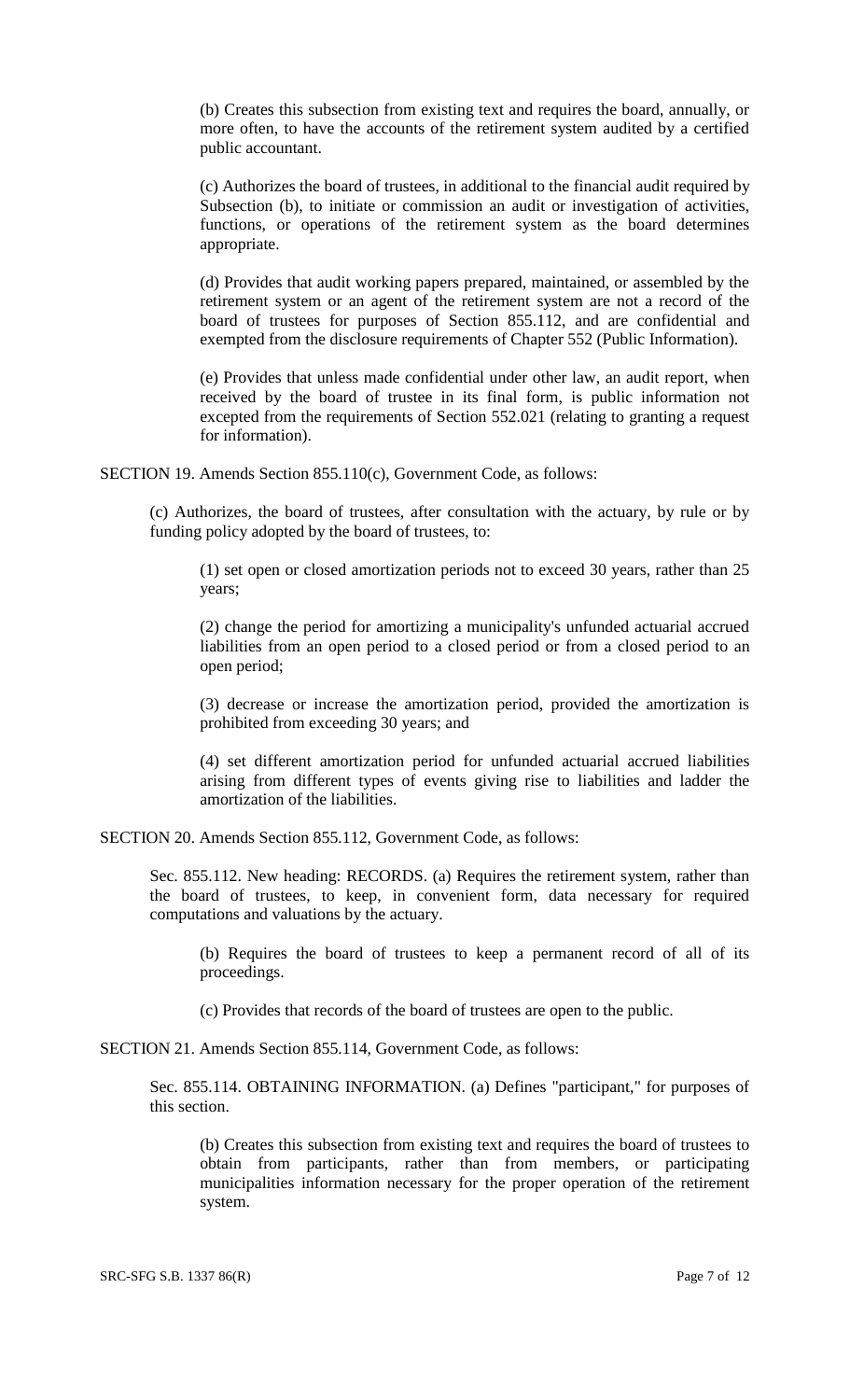(c) Requires each participant and participating municipality to timely provide, in the form and manner specified by the retirement system, information necessary for the proper operation and administration of the retirement system.

SECTION 22. Amends Section 855.115, Government Code, by amending Subsections (a), (c), and (d) and adding Subsections  $(a-1)$ ,  $(b-1)$ ,  $(e)$ ,  $(f)$ ,  $(g)$ , and  $(h)$ , as follows:

(a) Defines "participant" for purposes of this section.

(a-1) Provides that the information contained in records that are in the custody of the retirement system or maintained in the custody of another government entity or an administrator or carrier acting in cooperation with or on behalf of the retirement system concerning a participant, rather than concerning an individual member, retiree, annuitant, or beneficiary, is confidential and not subject to public disclosure. Provides that, except as otherwise provided by this section, the retirement system is not required to accept or comply with a request for a record or information about a record of a participant, or to seek an opinion from the attorney general because the records of a participant are not public record and are exempt from disclosure and the public information provisions of Chapter 552. Prohibits participant information from being disclosed unless:

(1) the information is disclosed to:

(A) makes nonsubstantive changes;

(B) makes nonsubstantive changes;

(C) a governmental official or employee after the director determines that the disclosure of the information requested is reasonably necessary to the performance of the duties of the official or employee or to perform the purposes of the retirement system; or

(D) makes a nonsubstantive change;

(2) makes a nonsubstantive change.

(b-1) Provides that this section does not requirement the retirement system to compile or disclose a list of participants' names, addresses, social security numbers, or other descriptive or demographic information.

(c) Authorizes the director to designate other employees of the retirement system to make the necessary determinations under Subsection (a-1), rather than Subsection (a).

(d) Authorizes a determination and disclosure under Subsection (a-1), rather than Subsection (a), to be made without notice to the participant, rather than notice to the individual member, retiree, annuitant, or beneficiary.

(e) Authorizes a record released or received by the retirement system under this section to be transmitted electronically, including through the use of an electronic signature or certification in a form acceptable to the retirement system. Provides that any unintentional disclosure to, or unauthorized access by, a third party related to the transmission or receipt of information under this section is not a violation by the retirement system of any law, including any law or rule relating to the protection of confidential information.

(f) Provides that the records of a participant remain confidential after release to a person, including a governmental official or employee, as authorized by this section. Authorizes the records of the participant to become part of a public record of an administrative or judicial proceeding, and provides that the participant waives the confidentiality of the records, including medical records, unless the records are closed to public access by a protective order issued under applicable law.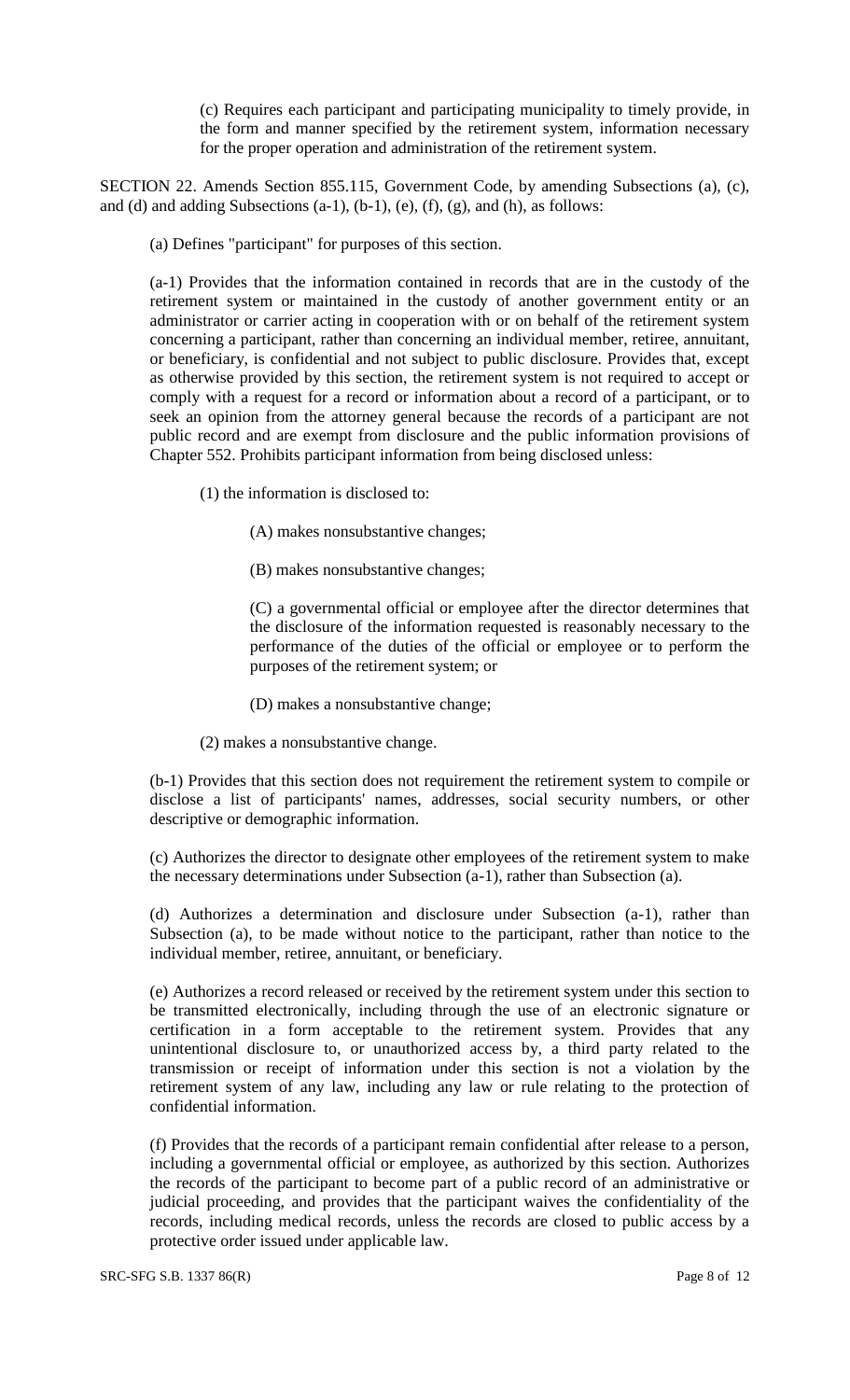(g) Authorizes the retirement system to require a participant to provide the participant's social security number as the retirement system considers necessary to ensure the proper administration of all services, benefits, plans, and programs under the retirement system's administration or as otherwise required by state or federal law.

(h) Provides that the retirement system has sole discretion in determining if a record is subject to this section. Provides that, for purposes of this section, a record includes any record of the retirement system containing information about a participant, living or deceased.

SECTION 23. Amends Section 855.116, Government Code, as follows:

Sec. 855.116. New heading: ELECTRONIC INFORMATION. (a) Provides that this section:

> (1) Redefines "electronic filing" as the filing of data by the communication of information by facsimile or in the form of digital electronic signals transformed by computer and stored on microfilm, magnetic tape, magnetic or solid state disk, or any other electronic storage or other medium, rather than on microfilm, magnetic tape, optical disk, or any other medium.

(2) Defines "electronic record."

(b) Authorizes the board of trustees to adopt rules and procedures relating to the electronic filing of documents with the retirement system and the delivery of information electronically by the retirement system.

(c) Authorizes the retirement system to provide confidential information electronically to participating municipalities, members, retirees, beneficiaries, annuitants, alternate payees, and other persons authorized to receive the information and to receive information electronically from the individuals or entities, as applicable, including the use of an electronic signature or certification in a form acceptable to the retirement system. Provides that an unintentional disclosure to, or unauthorized access by, a third party related to the transmission or receipt of information under this section is not a violation by the retirement system of any law, including a rule relating to the protection of confidential information.

(d) Authorizes the retirement system, subject to Subsection (f), to provide to a member, retiree, or annuitant any information that is required to be provided, distributed, or furnished under Section 802.106(a), (b), (d), or (e) by:

(1) sending the information to an e-mail address or other electronic address furnished to the retirement system by the member, retiree, or annuitant; or

(2) directing the member, retiree, or annuitant through a written, e-mail, or other electronic notice to an Internet website address to access the information.

(e) Authorizes the retirement system, subject to Subsection (f), to provide to a member, retiree, or annuitant the information that is required to be provided under Section 802.106(c) by directing the member, retiree, or annuitant through a written notice, e-mail, or other electronic notice to an Internet website address to access the information.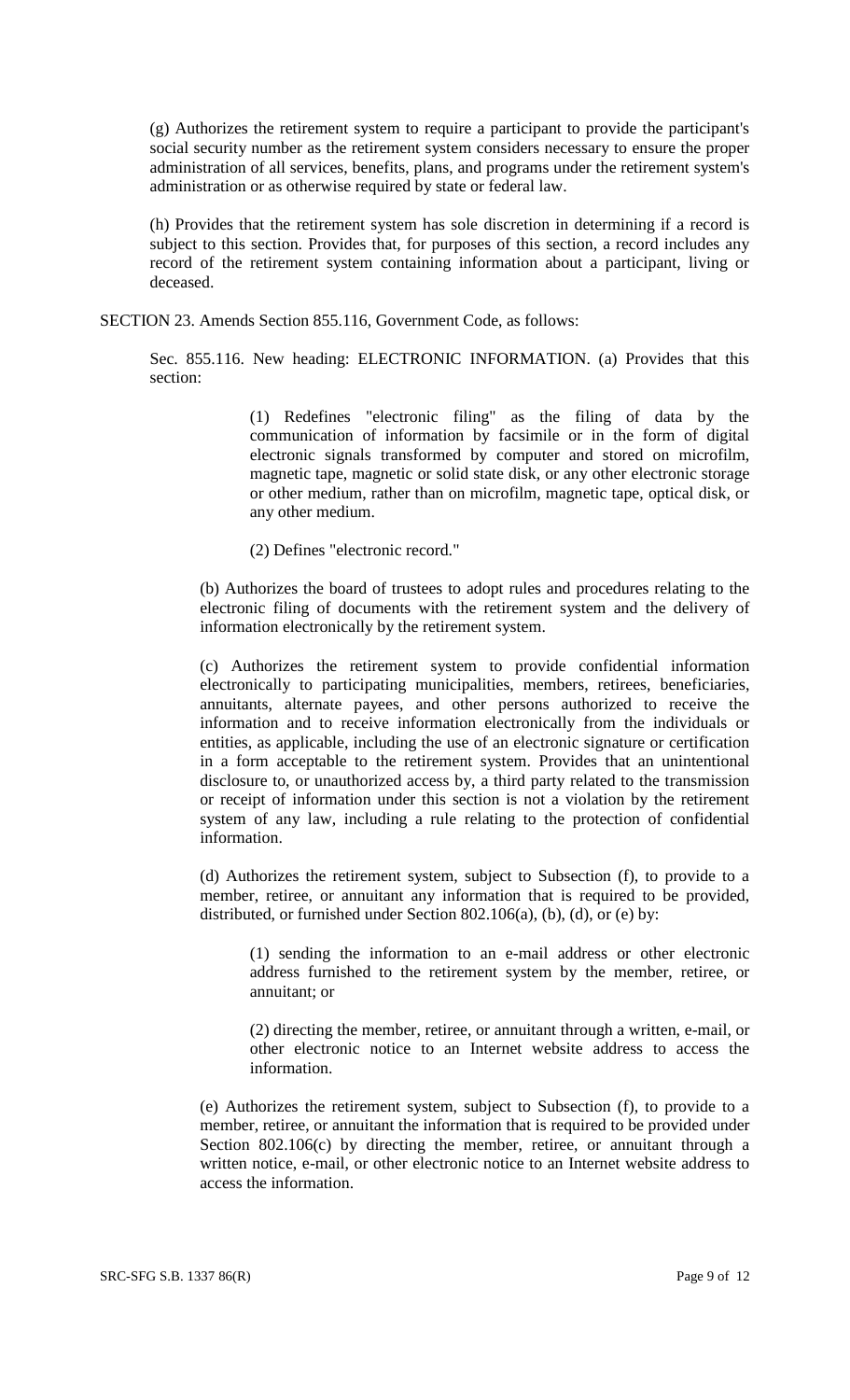(f) Authorizes electronic notice sent under this section by e-mail, or other means to only be sent to an e-mail address or other electronic address furnished to the retirement system by the member, retiree, or annuitant.

(g) Authorizes the retirement system to photograph, microphotograph, film, or make an electronic record of any record in the retirement system's possession, or preserve the record through electronic document imaging.

(h) Authorizes the retirement system, if a record is reproduced under Subsection (g), to destroy or dispose of the original record if the system first places the reproduction or electronic record in a file that is conveniently accessible to retirement system personnel, and provides for the preservation, examination, and use of the reproduction or stored electronic record.

(i) Provides that a photograph, microphotograph, film, electronic record, or electronic document image of a record received by the retirement system or reproduced under Subsection (g) is equivalent to the original record for all purposes, including introduction as evidence in all courts and administrative agency proceedings. Provides that a certified or authenticated copy of the photograph, microphotograph, film, electronic record, or electronic document image is admissible as evidence to the same extent as the original record.

(j) Authorizes the director or an authorized representative to certify the authenticity of a record reproduced under this section and to charge a fee for the certified copy as provided by law.

(k) Requires certified records to be furnished to any person who is authorized by law to receive them.

SECTION 24. Amends the heading to Section 855.202, Government Code, to read as follows:

Sec. 855.202. LEGAL REPRESENTATION.

SECTION 25. Amends Section 855.202, Government Code, by amending Subsection (b) and adding Subsection (c), as follows:

(b) Requires the attorney to act as the legal advisor to the board of trustees, rather than requiring the attorney to act as the legal advisor to the board and to represent the system in all litigation.

(c) Requires the board of trustees, the director, or the director's designee, subject to Section 402.0212 (Provision of Legal Services--Outside Counsel), to employ or obtain the services of other attorneys or outside legal counsel to represent the retirement system in litigation or advise the retirement system on fiduciary or legal matters.

SECTION 26. Amends Section 855.301, Government Code, by amending Subsection (a) and adding Subsection (d), as follows:

(a) Provides that for purposes of the investment authority of the board of trustees under Section 67, Article XVI, Texas Constitution, "security" or "securities" means any investment instrument within the meaning of the term as defined by Section 4, The Securities Act (Article 581–4, Vernon's Texas Civil Statutes), 15 U.S.C. Section  $77b(a)(1)$ , or 15 U.S.C. Section  $78d(a)(10)$ . Provides that an interest in a limited partnership or investment contract is considered a security without regard to the number of investors or the control, access to information, or rights granted to or retained by the retirement system. Provides that any instrument or contract intended to manage transaction, currency exchange, or interest rate risk in purchasing, selling, or holding securities, or that derives all of substantially all of its value from the value or performance of one or more securities, including an index or group of securities, is considered to be a security.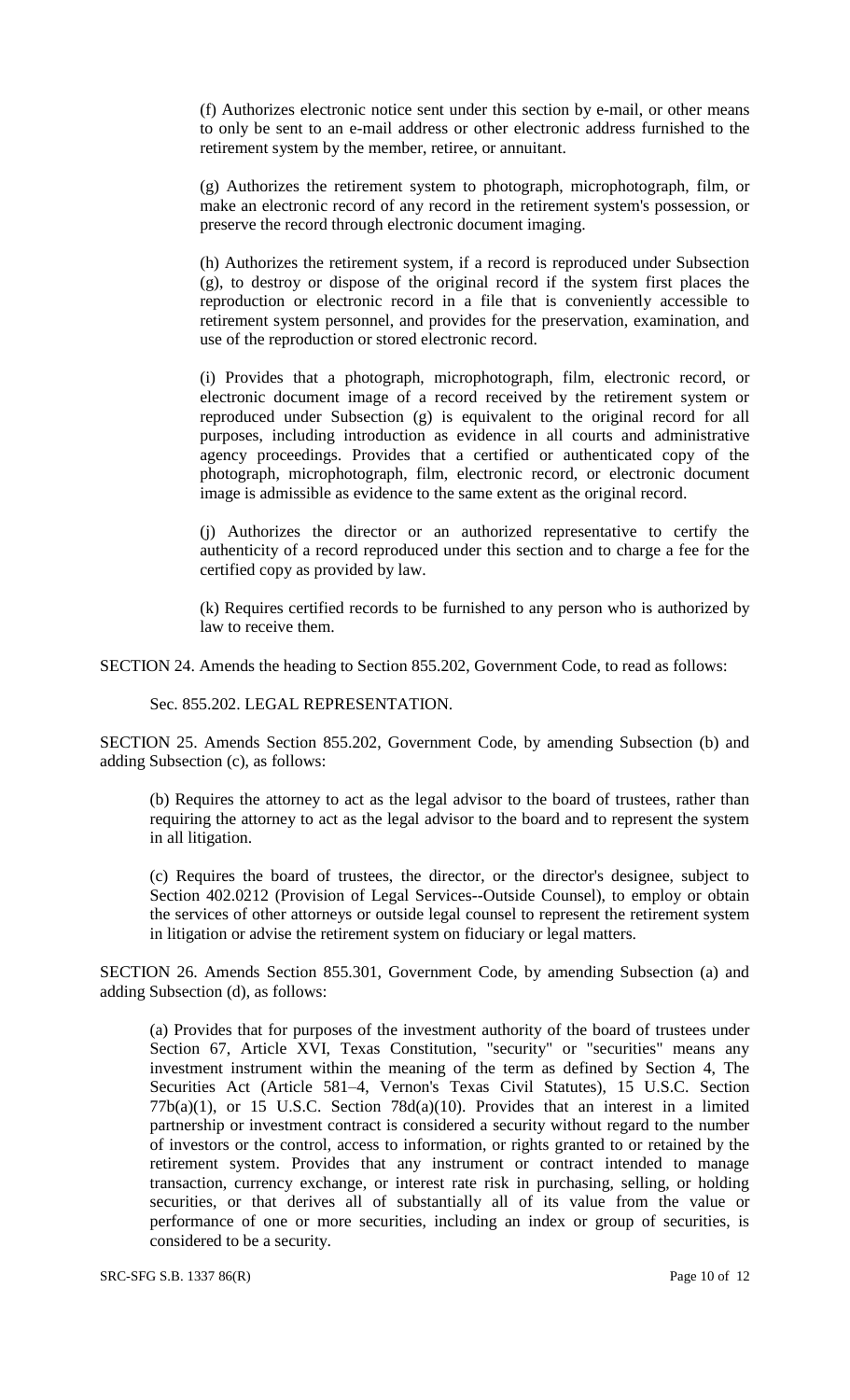(d) Authorizes the board of trustees to delegate discretionary investment to and contract with external investment managers to invest and manage the assets held in trust by the retirement system, and contract with external investment advisors and consultants to assist and advise the board and the staff of the retirement system.

SECTION 27. Amends Section 855.407, Government Code, by amending Subsections (f) and (h) and adding Subsection (i), as follows:

(f) Authorizes the governing body of a municipality that is determined by the actuary to be unable to finance all obligations charged against its account in the benefit accumulation fund within the municipality's current amortization period, rather than within 25 years after the most recent actuarial valuation date, to elect to have the municipality contribute to its account in the benefit accumulation fund at a rate that does not exceed in any year the sum of two percent and the maximum contribution rate specified by Subsection (b) (relating to requiring the actuary annually to determine the municipality normal contribution rate and the prior service contribution rate) and Section 855.501 (Increased Current Service Annuities), if applicable, and that the actuary annually is authorized to determine as necessary to finance the existing levels of benefits before the expiration of the municipality's current amortization period, rather than the expiration of 25 years after the most recent actuarial valuation date.

(h) Makes nonsubstantive changes and authorizes the board, subject to Subsection (i), if the board of trustees adopts any actuarial changes, including changes in actuarial assumptions, or in actuarial method, that would result in any municipality having an increase in its combined contribution rate of more than one-half of one percent of the total compensation paid to its employees based on its current amortization period to, after consultation with the actuary, take any or all of the following actions:

(1) phase in the increase in the contribution rate for the municipality over a reasonable period of time;

(2) increase the period for amortizing the municipality's unfunded actuarial accrued liabilities for a period that does not exceed 30 years; or

(3) allow the municipality to request in writing an increase in the municipality's amortization period, provided that the new amortization period the municipality is authorized to be assigned equals the lesser of:

(A) creates this paragraph from existing text; or

(B) the maximum number of years, not to exceed 30 years, rather than 40 years, specified by the board of trustees. Redesignates Subdivision (2) as Paragraph (B).

Deletes existing text regarding assignment of an amortization period equal to the lesser of certain periods.

(i) Authorizes a municipality to decline to phase in the increase the municipality's amortization period under Subsection (h).

SECTION 28. Repealer: Section 853.105(b) (relating to an employee of a municipality having an effective date of participation in the retirement system), Government Code.

Repealer: Section 854.408(c) (relating to the amount received as the standard occupational disability retirement benefit), Government Code.

Repealer: Section 854.408(d) (relating to a retiree paid an occupational disability retirement annuity), Government Code.